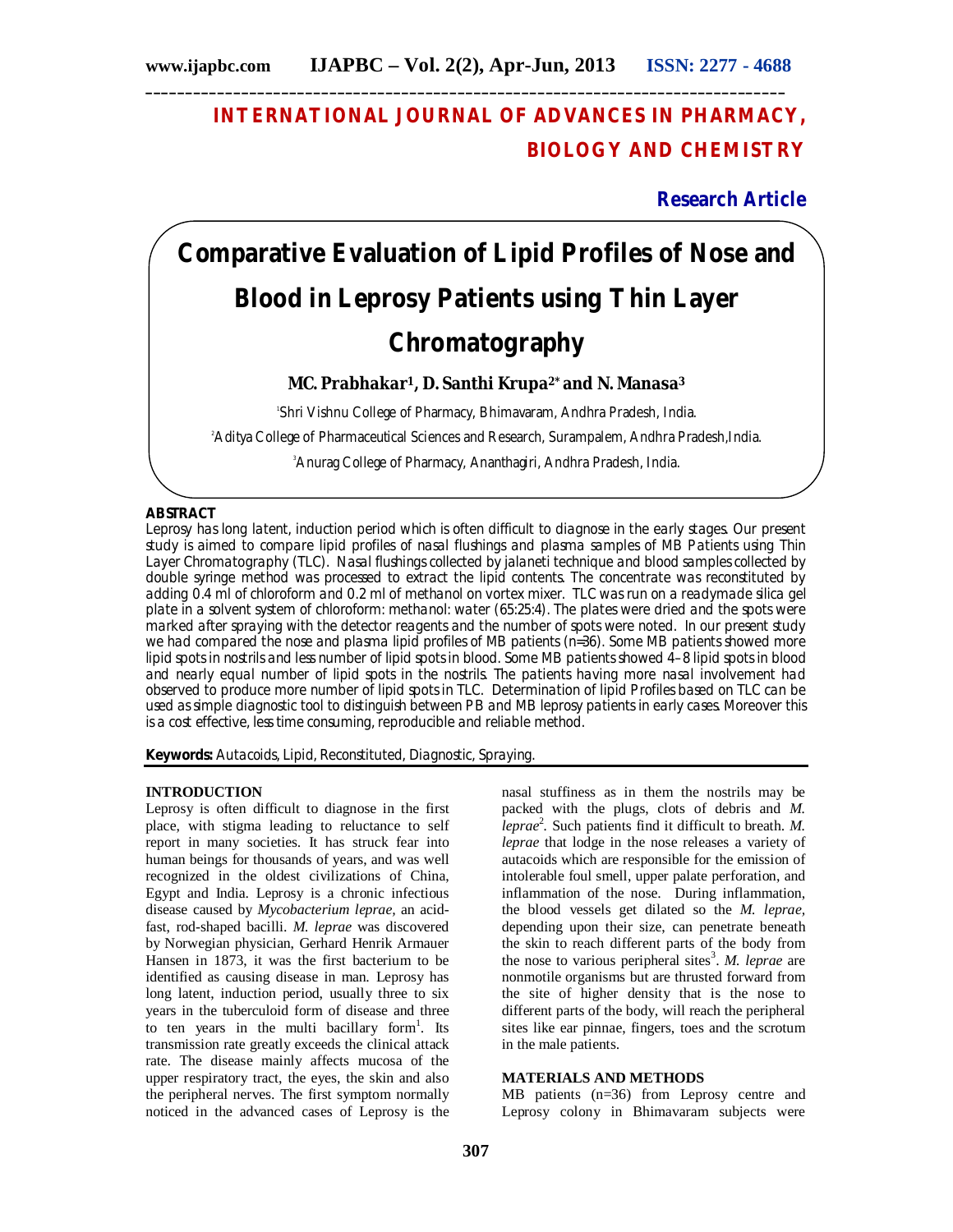involved in this study. All the methods are prior approved by institutional ethical committee.

### **TLC Plates**

Readymade marketed silica gel-G-coated on aluminum plates with thickness of the layer 0.2 mm were used (E.MERK). The solution of total lipids prepared in chloroform: methanol (1:2) was applied on to plates at a distance of 1 cm from lower edge of the plate.

#### **Solvent system**

Chloroform: Methanol: Water = 65:25:4.

# **Spray reagent used**

# **Iodine vapours**

This was used as a general purpose detector for all lipids, since both saturated and unsaturated lipids absorb iodine by simple dissolution.

#### **Preparation**

Iodine crystals were packed between cotton plugs in a Pasteur pipette and this was blown on to the TLC plates by using aerator. Lipid spots turned yellow on exposure to iodine vapors. The spots were marked with a pencil soon after exposure to iodine vapors as they were disappearing with time.

#### **Extraction of lipids from nasal flushing**

After Collection of sample by "JALANETI" method, it was processed to get concentrated mucous<sup>3</sup>. 0.8 g of mucous was transferred to a stoppered 8 ml glass tube. To this 1 ml chloroform, 2 ml methanol were added and mixed on vortex mixer. These tubes were set aside for one hour. During this tubes were occasionally vortexed. Care was taken to see that the mixture in the tube was homogenous. The mixture was filtered using fluted filter paper into bigger test-tube. To this filtrate added 1 ml of chloroform and about 10 to 15ml of distilled water with occasional mixing till bottom chloroform and top aqueous–methanol layers were distinctly separate. The bottom layer was transferred to glass tube , clarified by adding few drops of methanol and traces of water was removed from chloroform phase by azeotropic distillation with benzene during concentration of extract in vacuum at 35° C. The concentrate was reconstituted by adding 0.4 ml of chloroform and 0.2 ml methanol on vortex mixer. TLC was run on readymade silica gel plate in a solvent system of chloroform: methanol: water (65:25:4). The plates were dried and spots were marked after spraying with detector reagents and the number of spots was noted. 4,5

#### **Extraction of lipids from plasma**

Double syringe method was used for the blood collection from the patients, <sup>6</sup> which prevents the entry of *M. leprae* into the blood through the

needle while pricking the  $\sin^7$ . This method follows withdrawal of 0.1 ml of blood and changing the syringe to a fresh second one but using the same needle. The blood was added to a test tube and mixed thoroughly and centrifuged at 2000 rpm for 5 minutes. Plasma was separated, 0.8 ml of plasma was added to 1 ml of chloroform and 2 ml of methanol and mixed on the vortex mixer and set aside for one hour. Care was taken to see that the mixture in the tube was homogenous. The mixture was filtered using fluted filter paper into bigger test tube. To filtrate was added 1 ml of chloroform and about 10 to 15 ml of distilled water with continuous stirring till chloroform (bottom) and aqueous–methanol (top) layers were distinctly separated. Bottom layer was transferred to a glass tube, clarified by adding few drops of methanol and traces of water was removed from chloroform phase by azeotropic distillation with benzene during concentration of extract in vacuum at 35° C. The concentrate was reconstituted by adding 0.4 ml of chloroform and 0.2 ml of methanol on vortex mixer. TLC was run on a readymade silica gel plate in a solvent system of chloroform: methanol: water (65:25:4). The plates were dried and the spots were marked after spraying with the detector reagents and the number of spots was noted.

# **RESULTS AND DISCUSSION**

One of the most essential components of effective control of leprosy is its detection in early stage. Nasal symptoms in leprosy cause considerable distress both psychologically and physically and hence it has been emphasized that regular care of nose is of great of importance in the overall management of leprosy<sup>8,9</sup>. There has been a constant search for a simple and convenient test by which leprosy patient s belonging to a particular type could be identified and treated accordingly at the earliest<sup>10</sup>. In our present study we had compared the nose and plasma lipid profiles of MB patients (n=36). Some MB patients showed more lipid spots in nostrils and less number of lipid spots in blood. Some MB patients showed 4-8 lipid spots in blood and nearly equal number of lipid spots in the nostrils. The number of lipid spots may also depends on spraying agent used and also the presence of autocoids during inflammation $11$ . The patients having more nasal involvement had observed to produce more number of lipid spots in TLC. The patients with no nasal involvement had also shown to develop more lipid spots; this may be due to recent increase in the live *M. leprae* in their nose. From TLC studies it is clear that in such patients whose nasal spine is collapsed there is a free access and exchange of the constituents of the blood and the nostrils, mainly the lipids<sup>12</sup>. These studies revealed that number of lipid spots seem to depend on the extent of nasal damage thus greater the damage more were the lipid spots. This